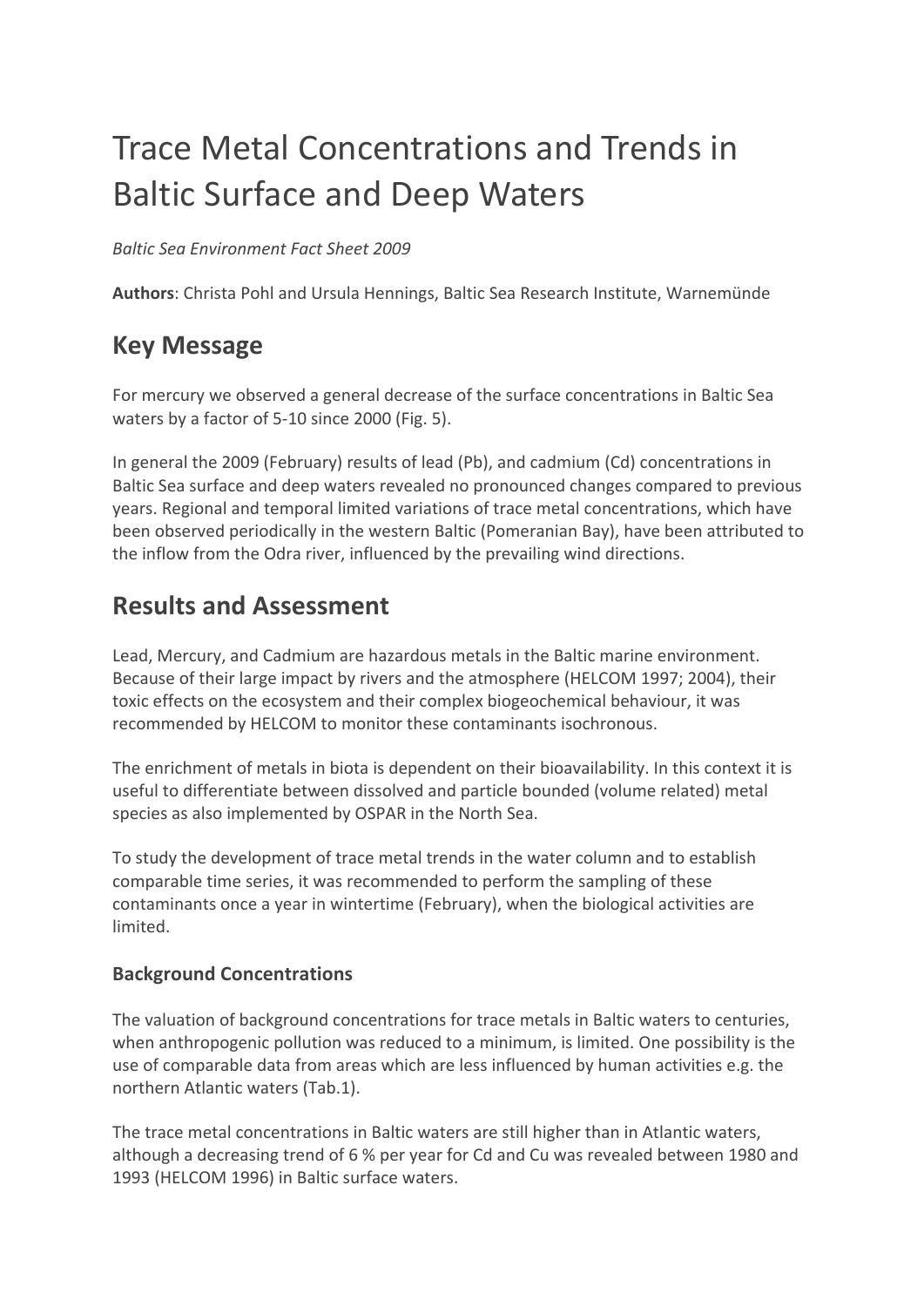### *Tab.: 1*

*Concentrations of dissolved trace metals (ng/kg) from the North Atlantic and the Baltic Sea. (1) Kremling, K. & Streu, P. (2001); (2) Pohl, C. et al. (1993); (3) Pohl, C. et al. (2005); (4) Dalziel, J. A. (1995)*

| Element | North Atlantic    | <b>Baltic Sea</b> | Factor           |
|---------|-------------------|-------------------|------------------|
| Hg      | $0.15 - 0.3$ (4)  | $0.5 - 1.5$ (3)   | $\sim$ 5         |
| Cd      | $4 (-2)^{11}$     | $12 - 16(3)$      | $~^{\sim}$ 4     |
| Pb      | $7 (-2)^{11}$     | $12 - 20^{(3)}$   | $\sim$ 3         |
| Cu      | $75$ $(+-10)$ (2) | 500-700(3)        | $\sim$ 10        |
| Zn      | $10 - 75$ (1)     | 600-1000(3)       | $~^{\sim}$ 10-50 |

# **Geographical Distribution**

Like in past years, also in 2009 regional differences between the surface waters of the western Baltic and the central Baltic Sea were observed for lead and cadmium (Fig. 1) with higher concentrations in the western Baltic and the Odra river outflow, a station which has been considered additionally in 2009. Also for mercury (Fig. 2), lower concentrations were observed in the central Baltic. One explanation is, that in the 1960th a dumping area highly contaminated in trace metals was established in the Bay of Lübeck. In combination with wind induced mixing and bioturbation of marine organism this area is still more or less a source for SPM and trace metal (Pb) enrichment in the water column.

A decrease of the mercury concentrations in the Baltic Proper was observed since 2000. In 2009 concentrations ranges mostly below <3pmol/kg.

Short-term changes induced during the main saltwater inflow event in February 2003 were only reflected in the trends "Below Halocline" for Cddiss and Cudiss. Stagnant conditions with anoxia and decreasing dissolved trace metal conditions below the oxic-anoxic interface were noticed in the near bottom layer of the Bornholm Basin at 80 m depth, below ~130 m in the Gotland Deep and below 100 m in the Landsort Deep.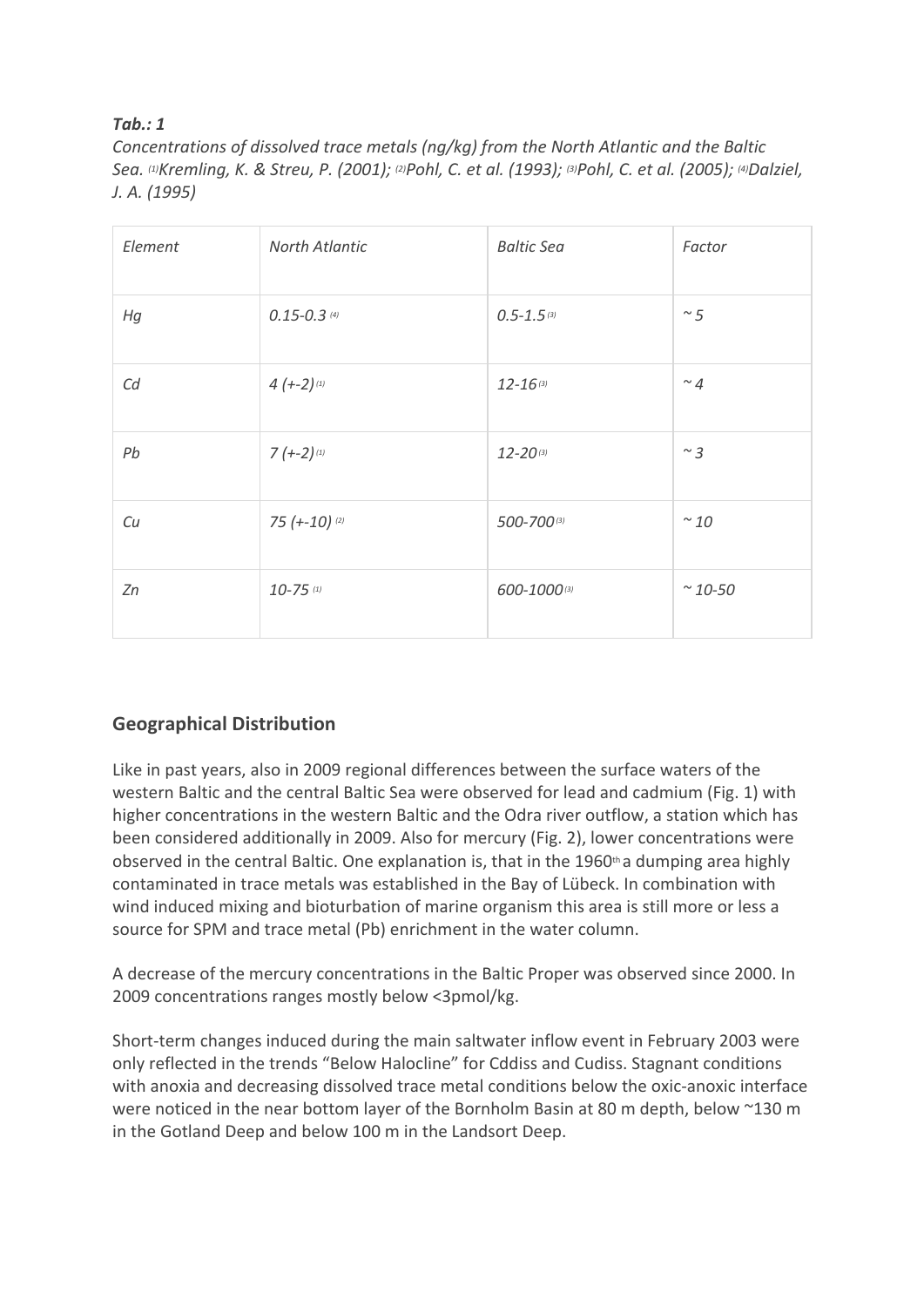For the contents of CdSPM and CuSPM an increase was observed with depth in the central Baltic, a hint for the stabilisation of the stagnation period. Altogether the saltwater inflow event in 2003 had influenced the trace metal long-term trends in the deepwater of the central Baltic Sea. Now there is another chance to study changes in trace metal concentrations during the stabilisation of an anoxic deep water body as well as the "feedback mechanism" on the trace metal concentrations in the surface water body.

### **Long term Development**

#### *General Decrease of Mercury*

For mercury we observed a general decrease of the surface concentrations in Baltic Sea waters by a factor of 5-10 between February 2000 and February 2005 and which was proved true and stabilised also in the following years as shown in Fig. 5.

As Hg belongs to the elements with a higher affinity to the particulate fraction this result is possible due to an increasing elimination from surface waters with the particulate phases in combination with a decrease of atmospheric mercury input. We updated the mercury results in Tab. 1, were the mean concentrations in relation to Atlantic water masses are given.

#### *Western Baltic*

Inter annual differencesat the sampling stations in the western Baltic for the period 1993- 2009 demonstrated that not only salinity but also heavy metal concentrations are subject to fluctuations especially in the transition area between the North Sea and Baltic Sea (Fig. 3 – Fig. 5).

The observation period was perhaps too short for the detection of clear temporal trends in this transition area, especially because the Baltic was influenced by a major saltwater inflow in 1993/1994 and 2003.

#### *Baltic Proper "Above Halocline"*

Since 1999 we observed, that the water body "Above Halocline" is characterised by slightly decreasing trends (not significant) over the passed 10 years for the dissolved phases of Cd, Pb, and total Hg (Fig. 3 – Fig. 5). The question has been discussed, if long-term trace metal trends in surface- and deep waters of the Gotland Basin (Central Baltic) are a result of enhanced / reduced input to the Baltic Sea or if they are related to a "feedback mechanism" including the stabilisation of the anoxic deep water regime and the irreversible trace metal export by diffusive exchange across the oxic-anoxic interface.

Estimations of the diffusive and particulate internal trace metal fluxes and export rates showed under consideration of the data from the pollution load compilation (latest revision) (HELCOM 2004), that about 50% of the Cd-input; 53% of the Pb-input; 63% of the Zn-input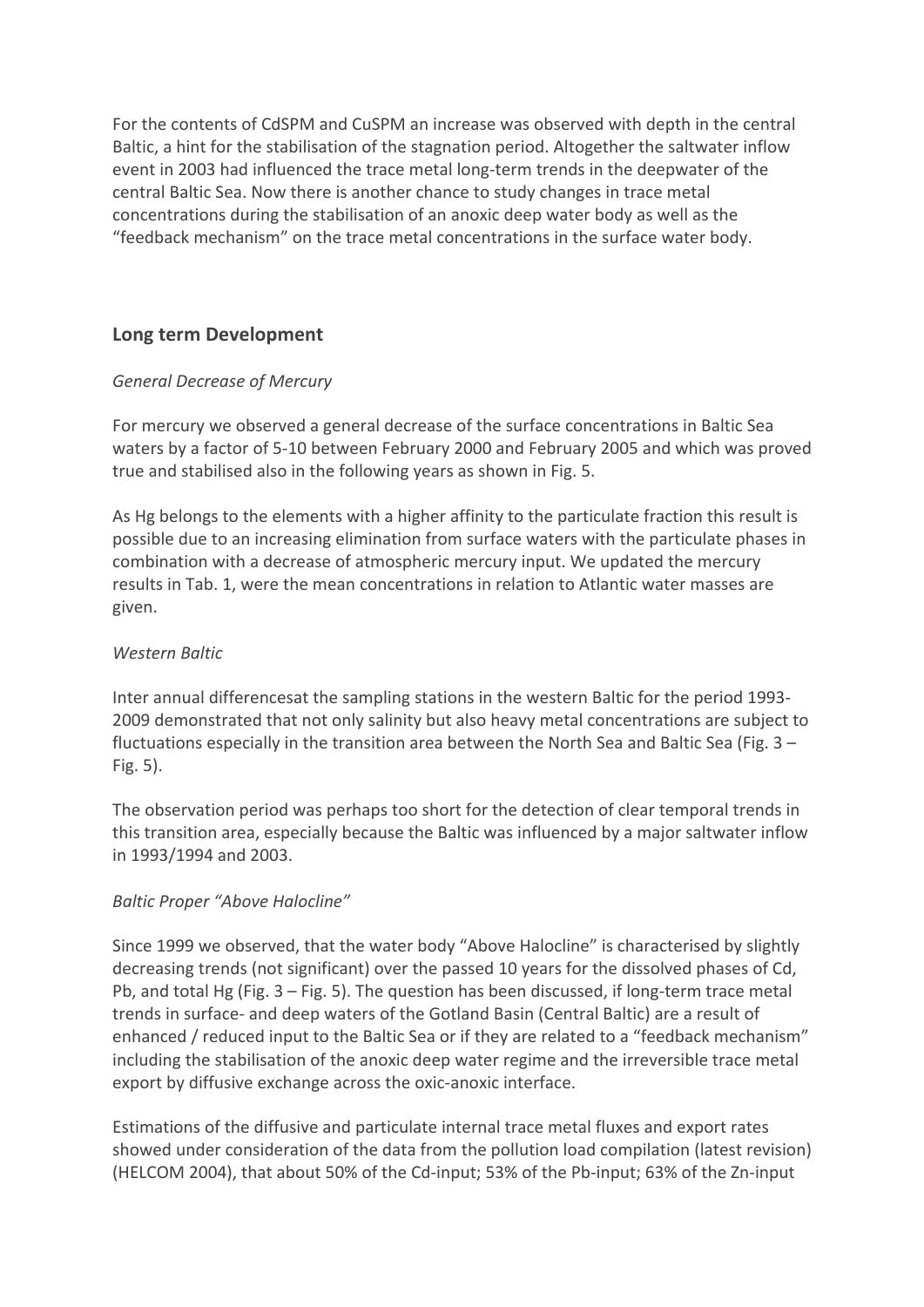and 60% of the Cu-input into the Baltic Sea, are eliminated by internal biogeochemical processes at the oxic-anoxic interface (Pohl & Hennings 2005, 2008).

### *Baltic Proper "Below Halocline"*

In the last years decreasing lead concentrations were also observed in the Baltic. Since 2000 they stabilised on a low level (<0.1nmol/kg) "Below Halocline" in the Baltic Proper. Reasons for that are the use of unleaded petrol, the fast vertical transport of lead bounded to particles and there enrichment in the sediments. Baltic Sea sediments are still high contaminated in trace metals.

Assuming that the Baltic deep water system changes to oxic conditions it is expected, that remobilisation of metals and their release back into the water column will take place.

Since 1995 / 1996 a decrease of the Cd(dissolved) and Cu(dissolved) concentrations were observed for the waters "Below Halocline" in the central Baltic Sea, due to the precipitation of sulphidic Cd species under anoxic conditions in the deep water body (Fig. 4) and their enrichment in surface sediments. This example demonstrates, how variations in the trace metal concentrations are linked to eutrophication.

# **References**

Dalziel, J. A. (1995): Reactive mercury in the eastern North Atlantic and southeast Atlantic. Mar. Chem., 49, 307-314. HELCOM (1997): Airborn pollution load to the Baltic Sea 1991-1995. Balt. Sea Environ. Proc. No. 69. HELCOM (2004): The Fourth Baltic Sea Pollution Load Compilation (PLC-4), Balt. Sea Environ. Proc. No. 93, pp. 188. Kremling, K.; Streu, P. (2001): Behaviour of dissolved Cd, Co, Zn, and Pb in North Atlantic near-surface waters (30°N/60°W to 60°N/2°W). Deep Sea Research I; 48/12; 2541-2567. Pohl, C.; Kattner, G.; Schulz-Baldes, M. (1993): Cadmium, copper, lead and zinc on transects through Arctic and Eastern Atlantic surface and deep waters. J. Mar. Syst.; 4; 17-29. Pohl, C.; Hennings, U. (2005): The coupling of long-term trace metal trends to seasonal diffusive trace metal fluxes at the oxic-anoxic interface in the Gotland Basin; (57°19,20`N; 20°03,00´E) Baltic Sea. J. Mar. Sys. 56, 207-225. Pohl, C.; Hennings, U. (2008): Trace metals in Baltic Seawater. In: R. Feistel, G. Nausch, N. Wasmund (Eds.): State and Evolution of the Baltic Sea 1952-2005. John Wiley & Sons, 367-393.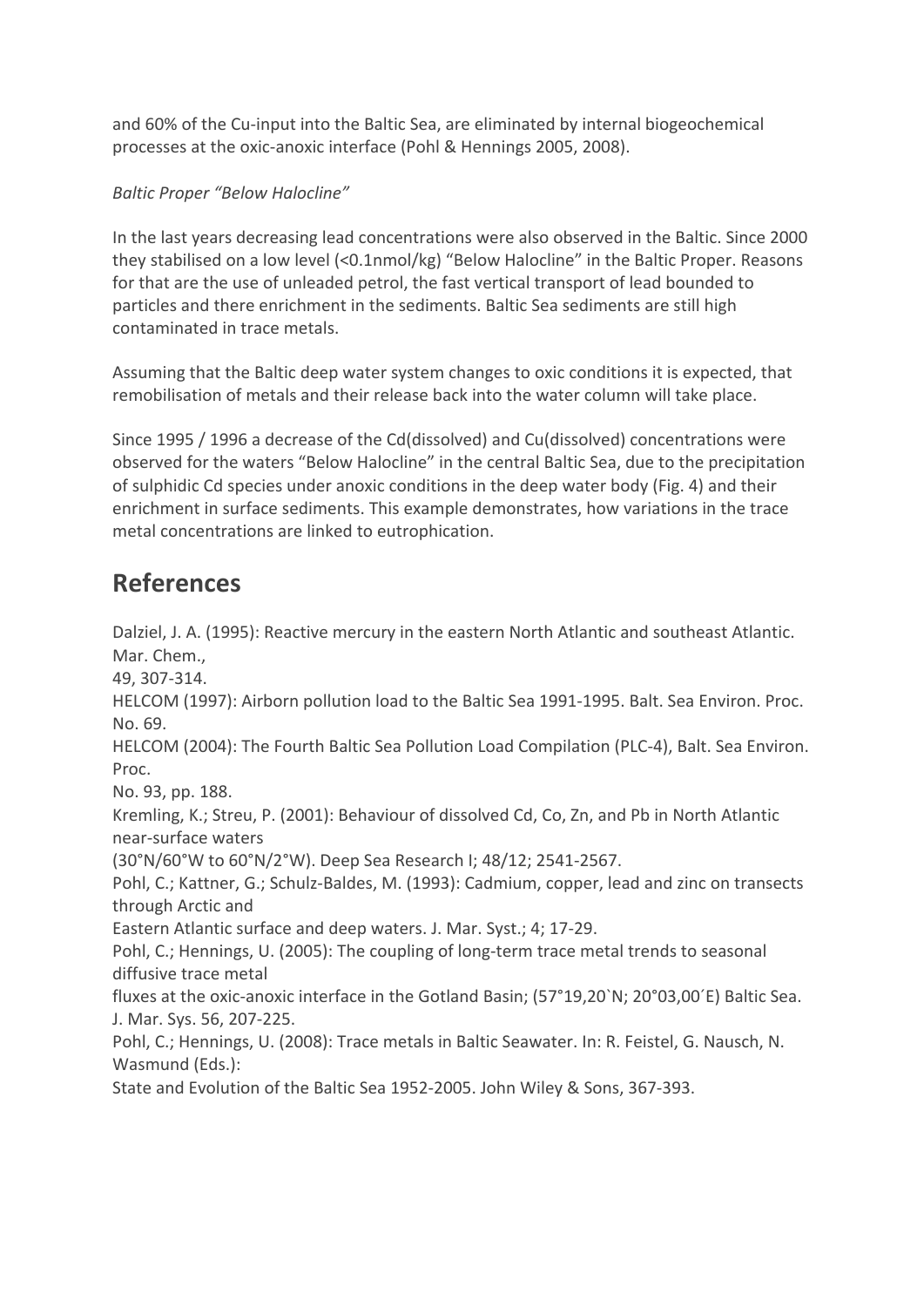# **Metadata and Quality Assurance**

We successfully participate in the Quasimeme QA for Mercury in seawater, trace metals in seawater, trace metals SPM and trace metals in sediments.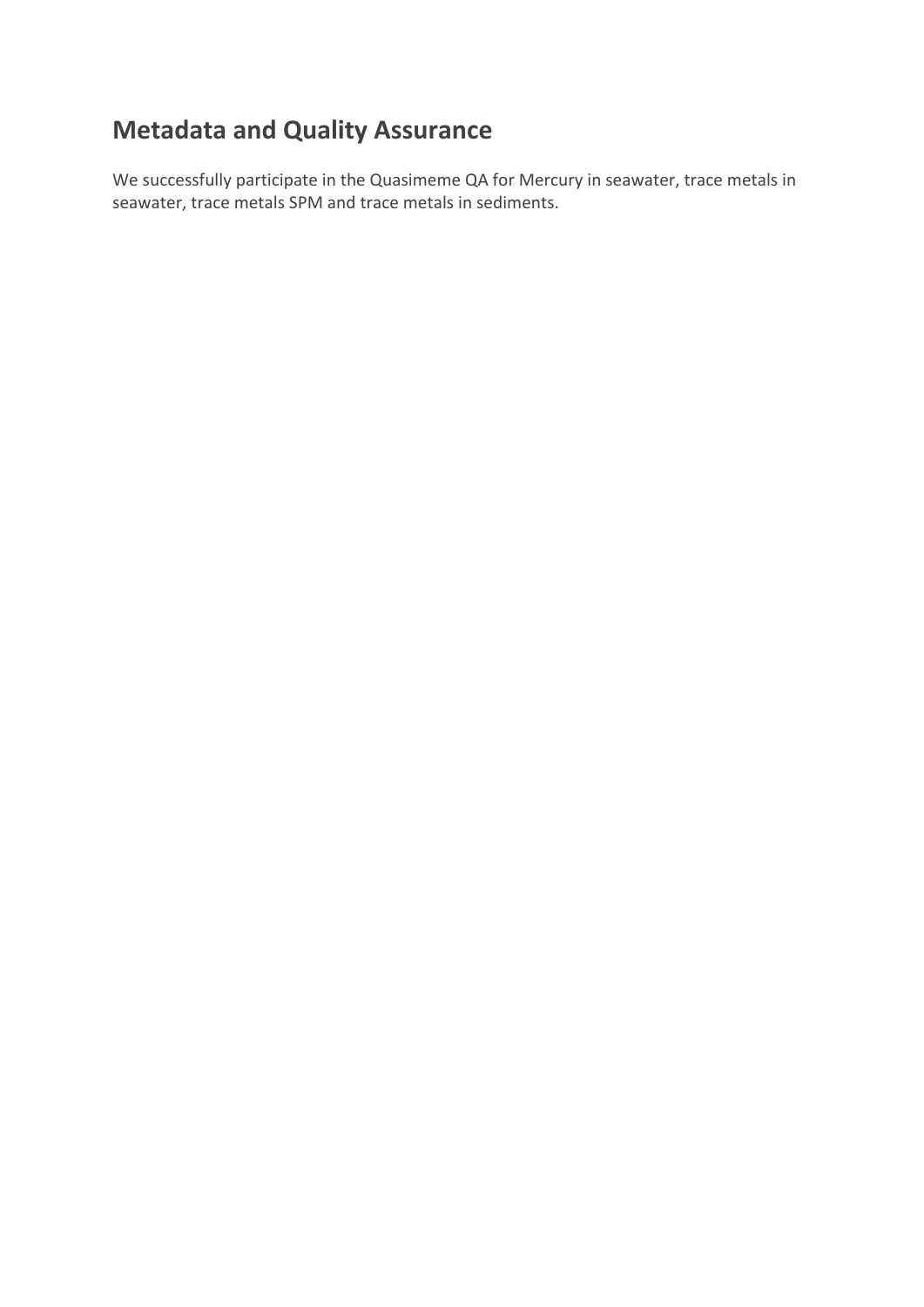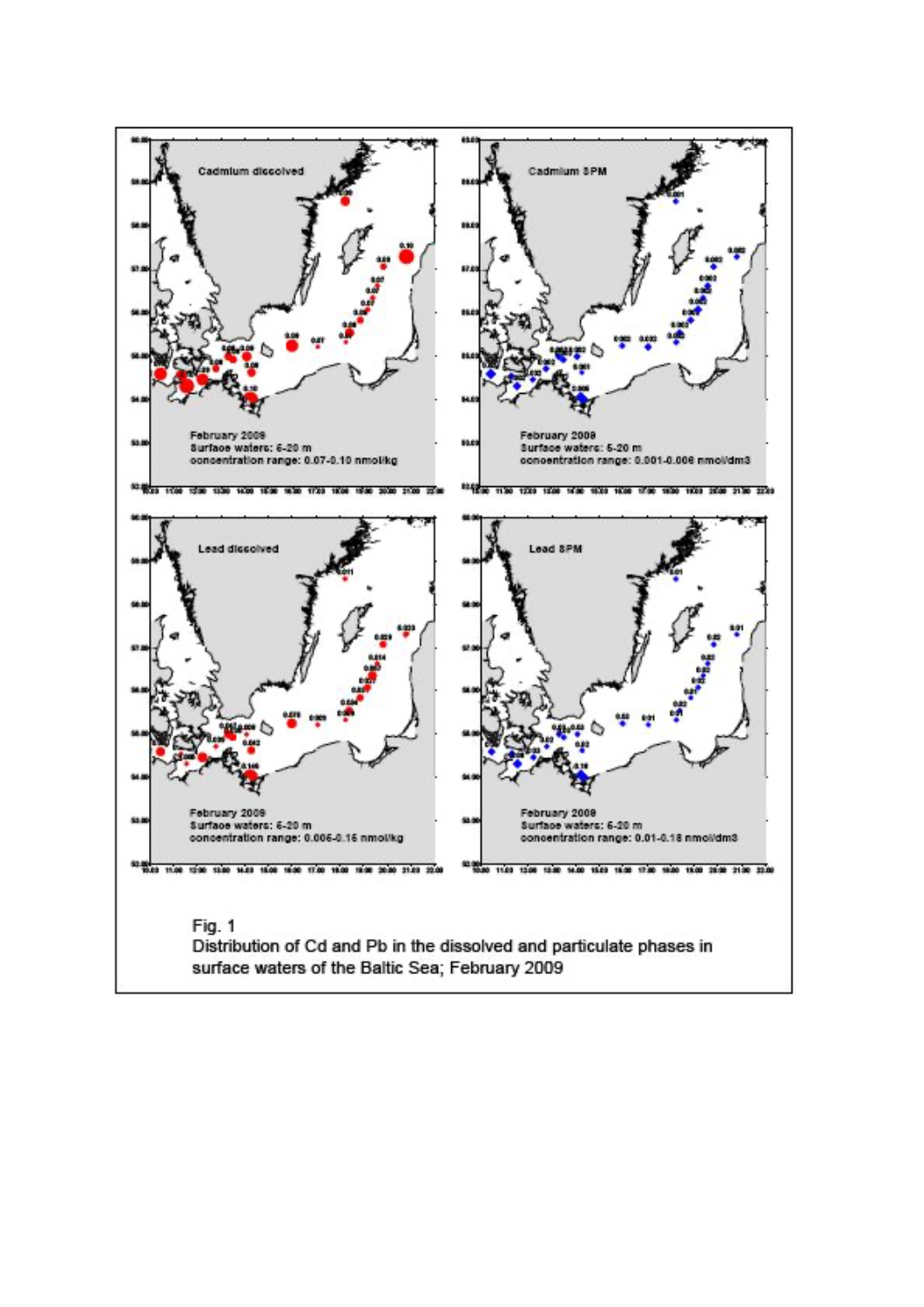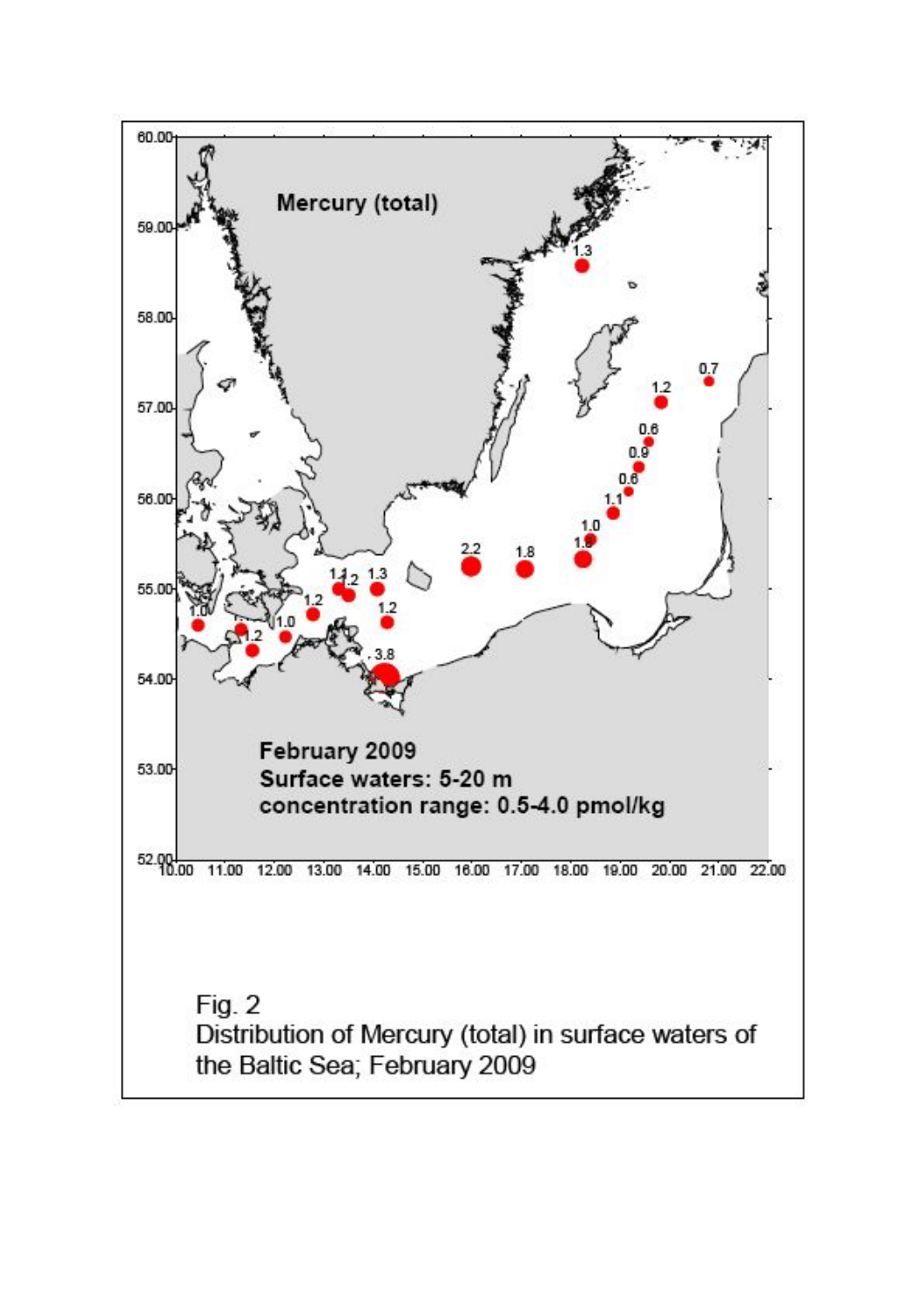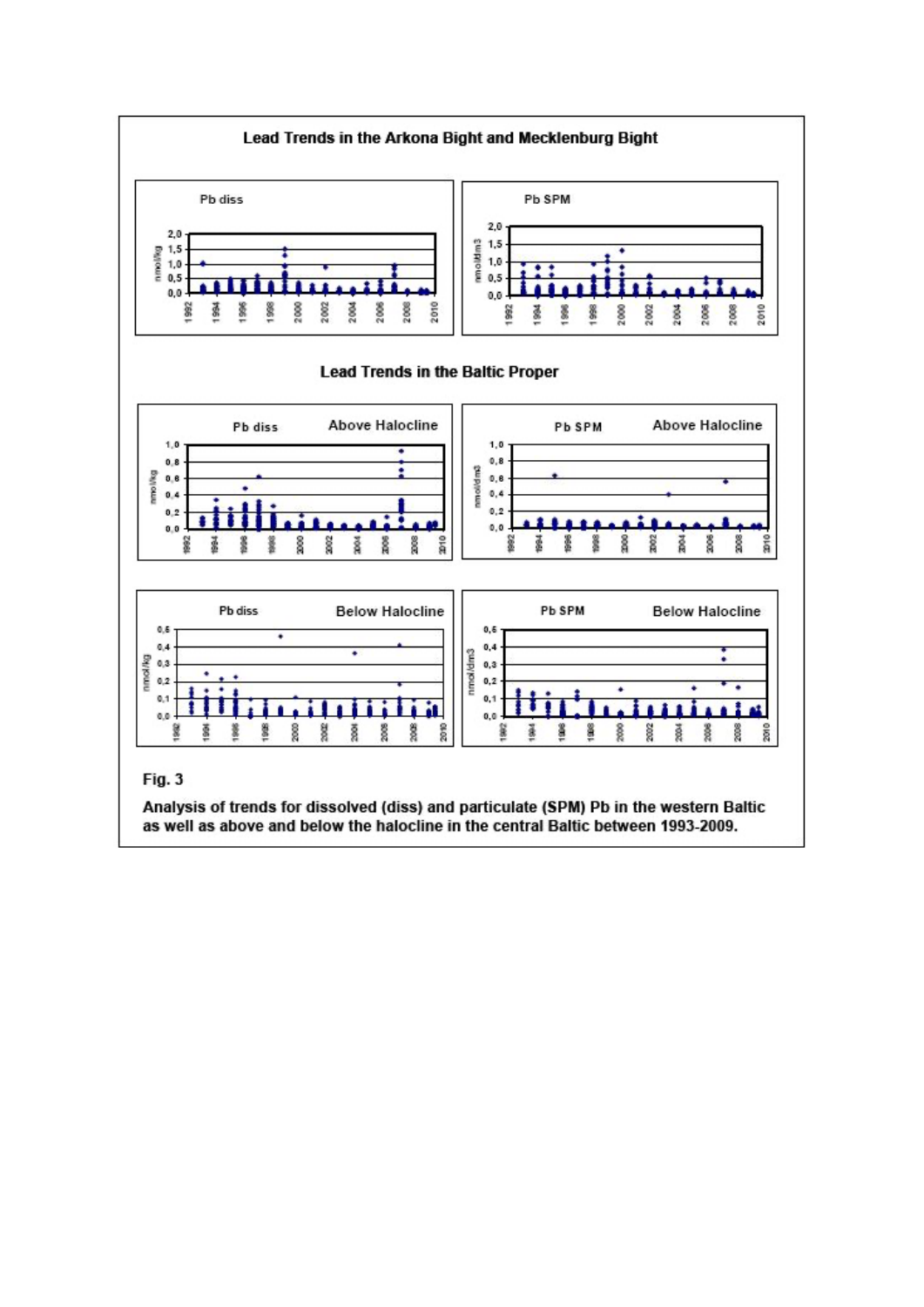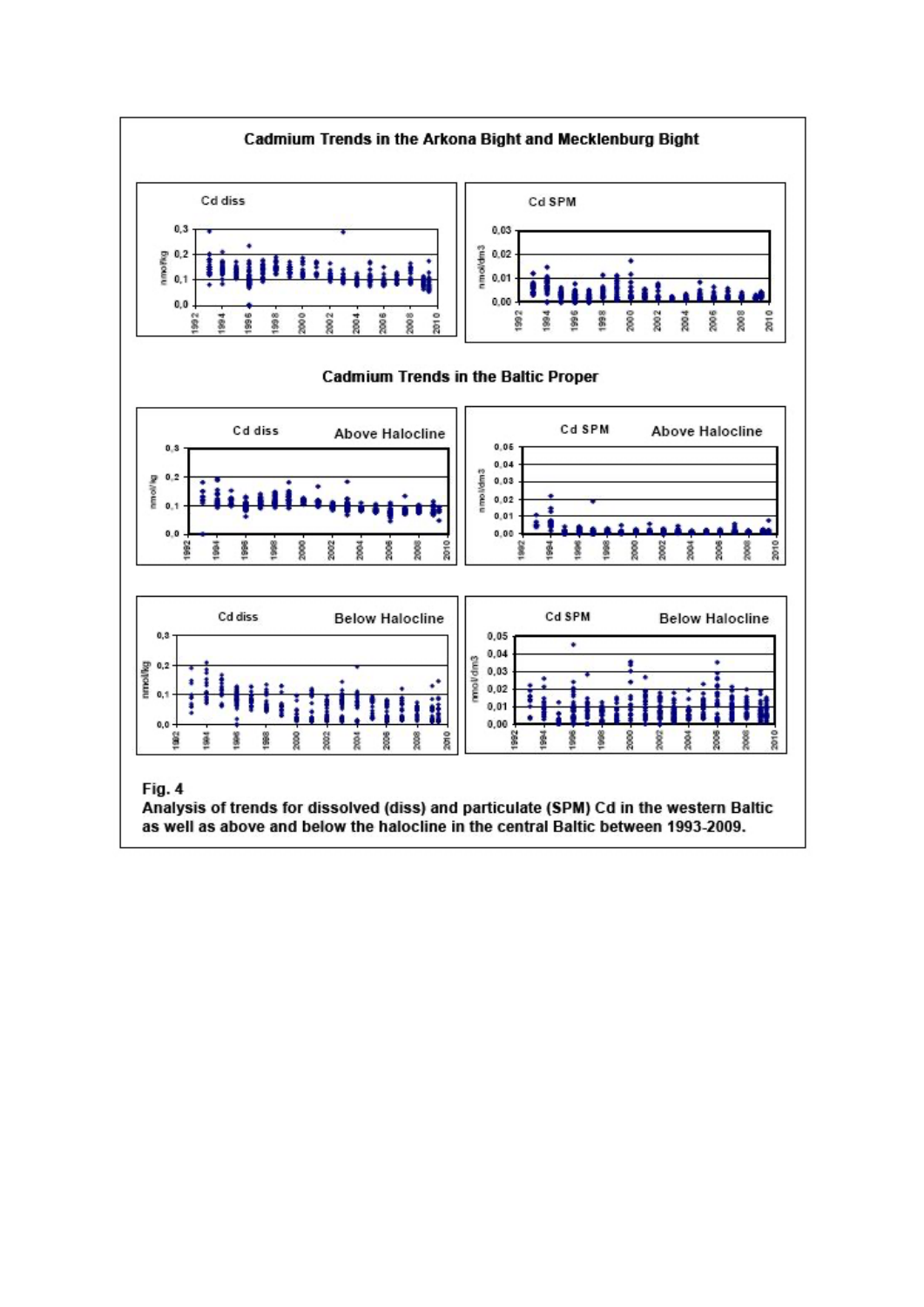

# Fig. 5

Analysis of trends for total Hg in the western Baltic as well as above and below the halocline in the central Baltic between 1993-2009.